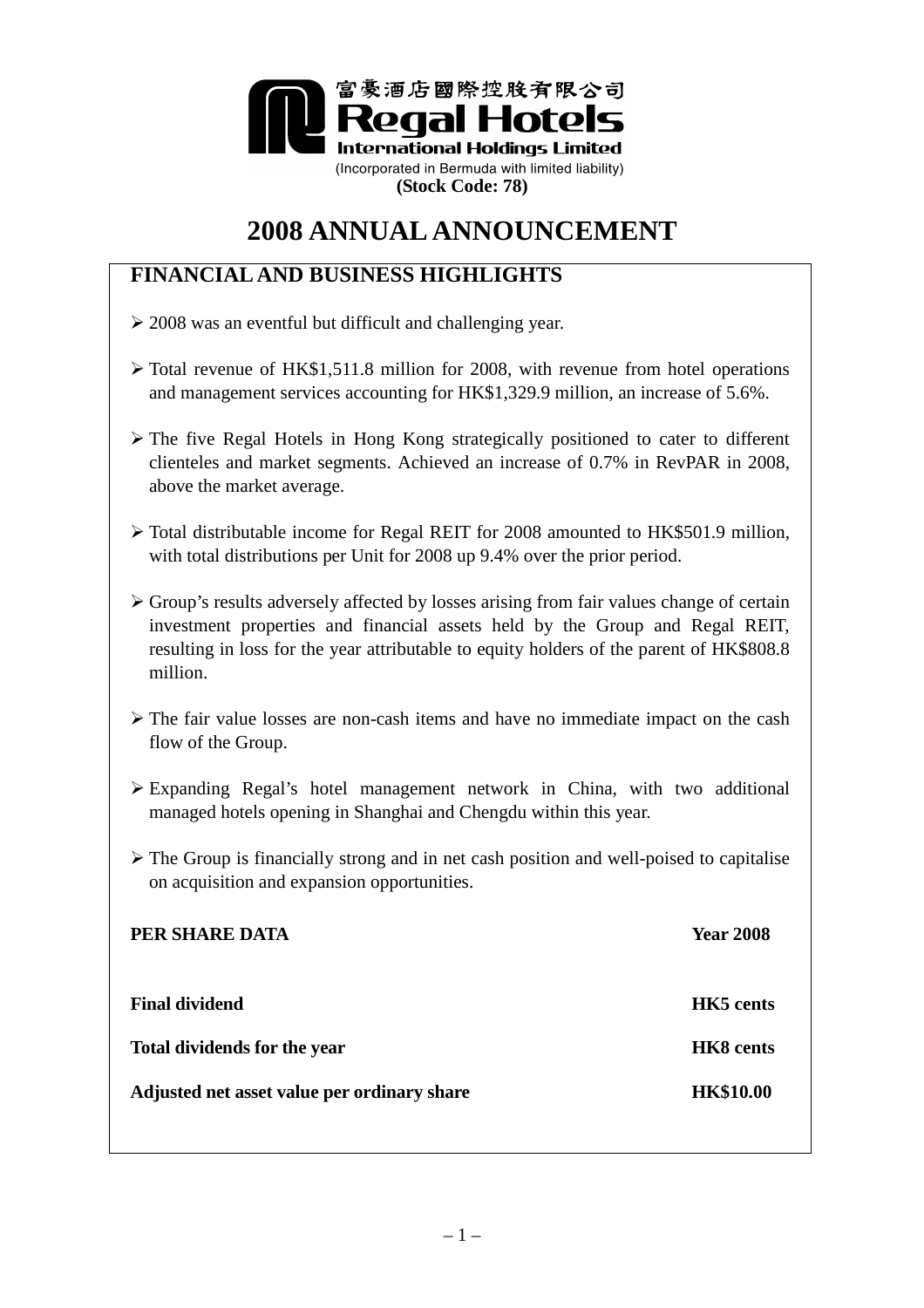

**Press Release 31st March, 2009 For Immediate Release** 

# **Regal Hotels Announces 2008 Annual Results**

Regal Hotels International Holdings Limited (stock code: 078) announced today its annual results for the year ended 31st December, 2008.

# **FINANCIAL RESULTS**

For the year ended 31st December, 2008, the Group recorded a consolidated loss attributable to shareholders of HK\$808.8 million. The loss incurred by the Group for the year under review was mainly attributable to the losses arising from the changes in the fair values of certain investment properties and financial assets held by the Group and Regal REIT, a listed associate of the Group. Such decrease in the fair values largely reflected the significant downturn in the financial and property market conditions in Hong Kong which, in turn, was brought about by the recent global financial crisis. These fair value losses are, however, non-cash items and do not have an immediate impact on the cash flow of the Group.

Nevertheless, the underlying net asset value of the Company's ordinary shares is still significantly higher than the market price of the shares. With a view to enhancing the net asset value of the outstanding shares of the Company, the Company has continued with the share repurchases during the year under review.

For the purpose of reference, supplementary information on the net assets of the Group, compiled on an adjusted basis to reflect more fairly the underlying net assets attributable to the interests held by the Group in Regal REIT, is provided in the results announcement released today. **The adjusted net asset value per ordinary share is HK\$10.00.**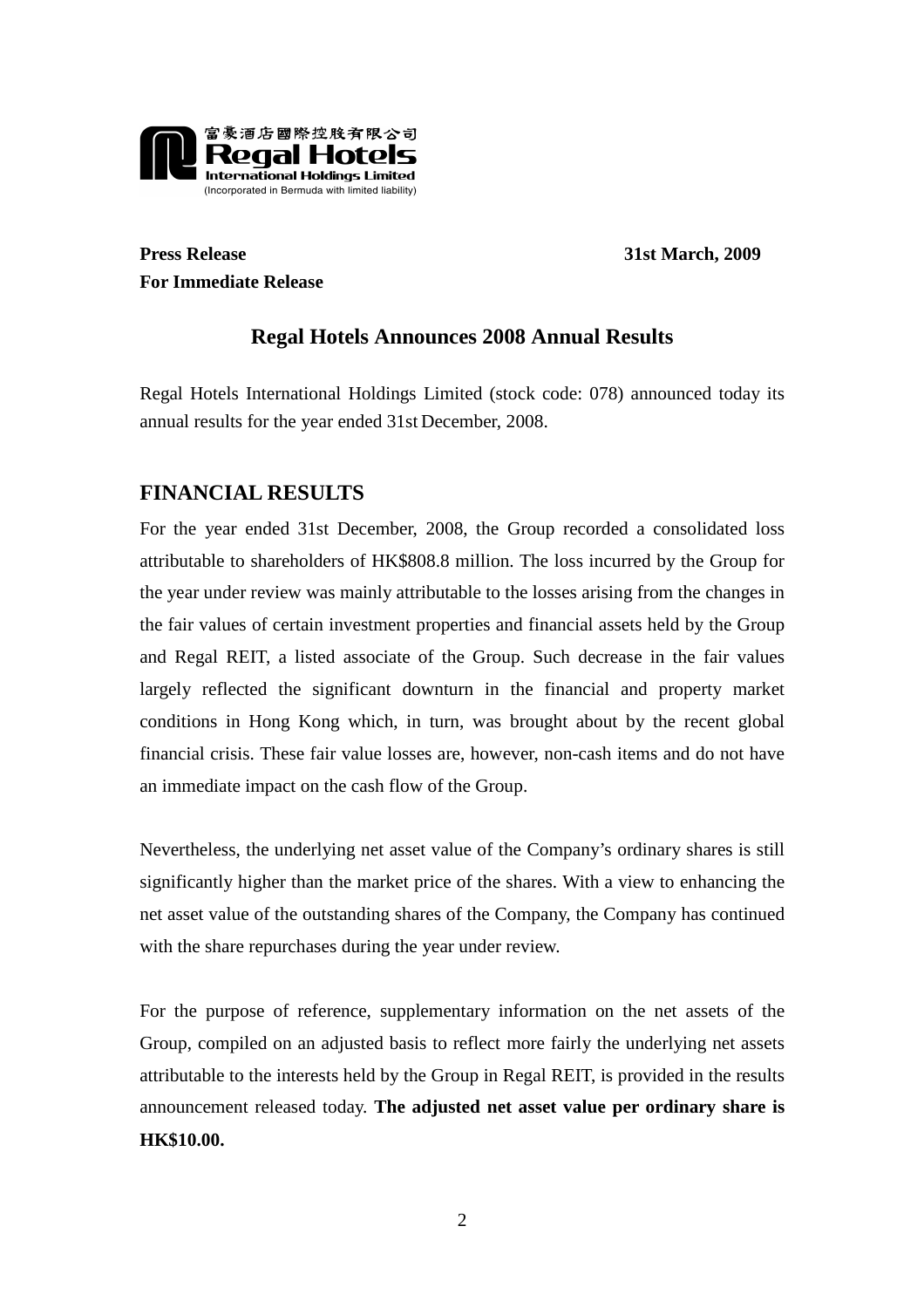# **DIVIDEND**

The Directors have resolved to recommend the payment of a final dividend of HK5 cents (2007 – HK10 cents) per ordinary share for the year ended 31st December, 2008. The final dividend being recommended is comparatively lower than that in last year as it is considered prudent for the Company to conserve cash resources under the present economic climate. Together with the interim dividend of HK3 cents per ordinary share paid in October 2008 (2007 – HK3 cents), the total dividends per ordinary share for the year ended 31st December, 2008 will amount to HK8 cents (2007 – HK13 cents).

# **REVIEW OF OPERATIONS**

### **HOTELS**

#### **Hong Kong**

During the year under review, the tourist industry in Hong Kong remained relatively stable until the latter part of 2008, when the adverse impact of the global financial crisis became more apparent and exacerbated. Visitors from major long haul markets have on the whole recorded negative growth on a year-on-year basis, though the shortfall was compensated by the continuing influx of visitors from Mainland China. For the whole year of 2008, the total number of visitors to Hong Kong was over 29.5 million, a growth of about 4.7% as compared with 2007, with visitors from Mainland China having further increased to account for about 57.1% of the total number.

The five Regal Hotels in Hong Kong, which are now owned by Regal REIT but operated and managed by the Group, have on the whole performed steadily during the year. Despite the relatively competitive market condition in the latter part of 2008, the five Regal Hotels managed to achieve a modest improvement of 0.7% in their average RevPAR (Revenue per Available Room) over 2007, which is above market average.

Regal Hotels International Limited, which is the hotel management arm of the Group and acts as the hotel manager of the five Regal Hotels in Hong Kong, was awarded "The Best Hotel Management Group of China of China Hotel Starlight Award (2008)". In recognition of its quality and service standard, the Regal Airport Hotel was awarded "Best Airport Hotel in the World 2008" by Business Traveller, UK Magazine, the "Best Airport Hotel in Asia-Pacific" by Business Traveller Asia-Pacific Magazine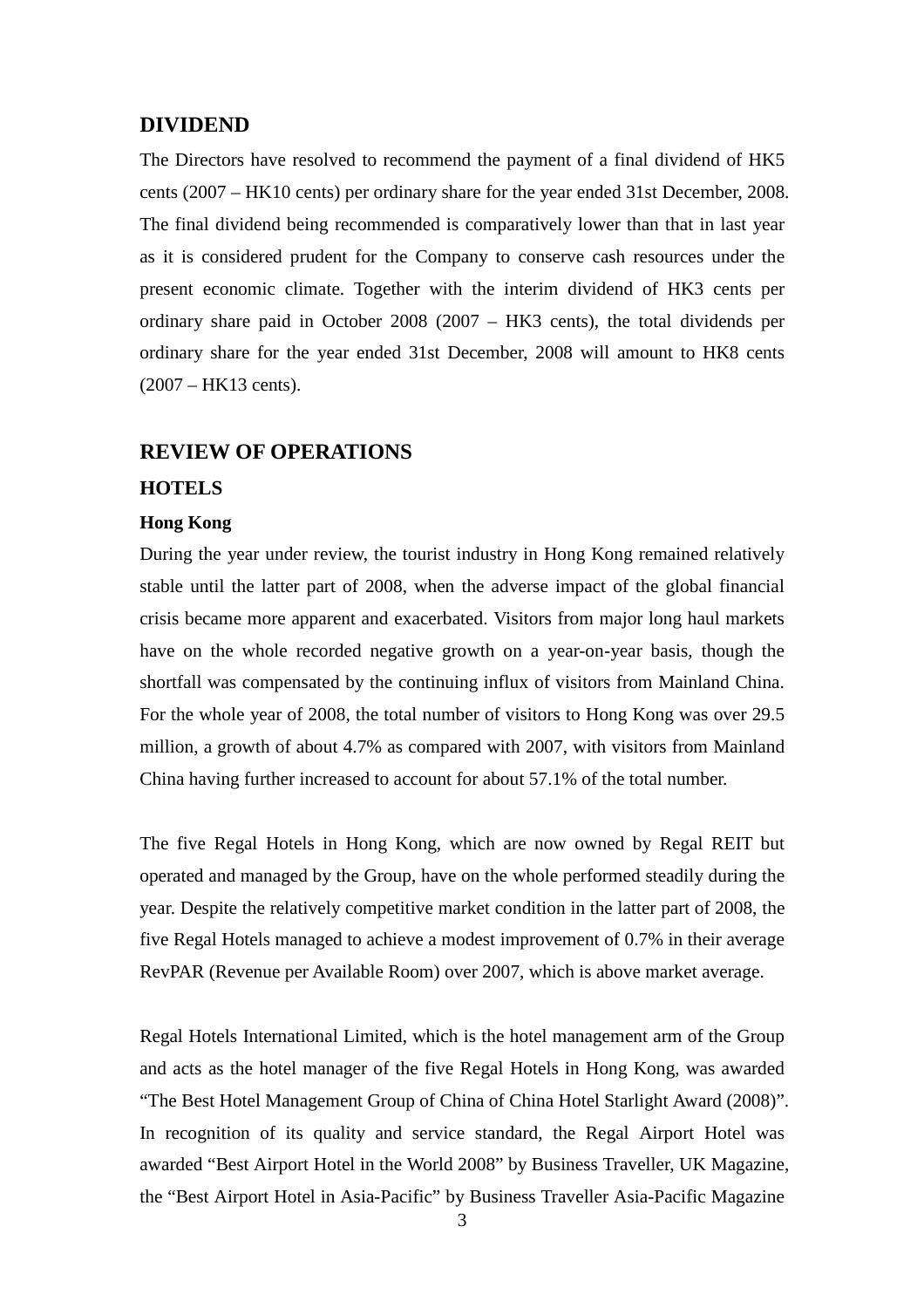and TTG Asia Media Pte Limited for many consecutive years since 2001 and 2005, respectively, as well as "The Top 10 Convention & Exhibition Hotels of China of China Hotel Starlight Award (2007-2008)". Moreover, the Regal Oriental Hotel was also awarded "The Top 10 City – Nova Hotels of China of China Hotel Starlight Award (2008)".

### **The People's Republic of China**

The Group will continue to expand its hotel operations in Mainland China, which will initially be focused on major first and second tier cities.

In April 2008, the Group entered into a formal management contract with Shanghai Jinfeng Investment Co. Ltd. for the provision of hotel management services to a 380-room four star business hotel in Pudong, Shanghai. The hotel is being named as Regal Jinfeng Hotel and now scheduled to be opened in the third quarter of 2009.

Lately in January this year, the Group entered into a hotel management contract with Sichuan Master Investment Group Company Limited for the Group to provide management services to a 350-room five star luxury hotel in Chengdu, the capital city of Sichuan. The hotel is being named as Regal Master Hotel and scheduled for opening in the fourth quarter of this year.

The Group is also providing hotel consultancy and pre-opening services to a hotel project in Dezhou, Shandong and, subject to further agreement on the detailed terms, may extend to full management services to the hotel when it comes into business operations.

Together with the two hotels in Shanghai presently managed by the Group, there will be a total of four Regal managed hotels in the Mainland by the end of this year. The Group is endeavouring to expand its portfolio to more than 20 managed or owned hotels in the first and second tier cities of China within the next five years.

# **REGAL REAL ESTATE INVESTMENT TRUST**

For the year ended 31st December, 2008, Regal REIT recorded a consolidated net loss before distributions to unitholders of HK\$2,150.2 million. The loss incurred by Regal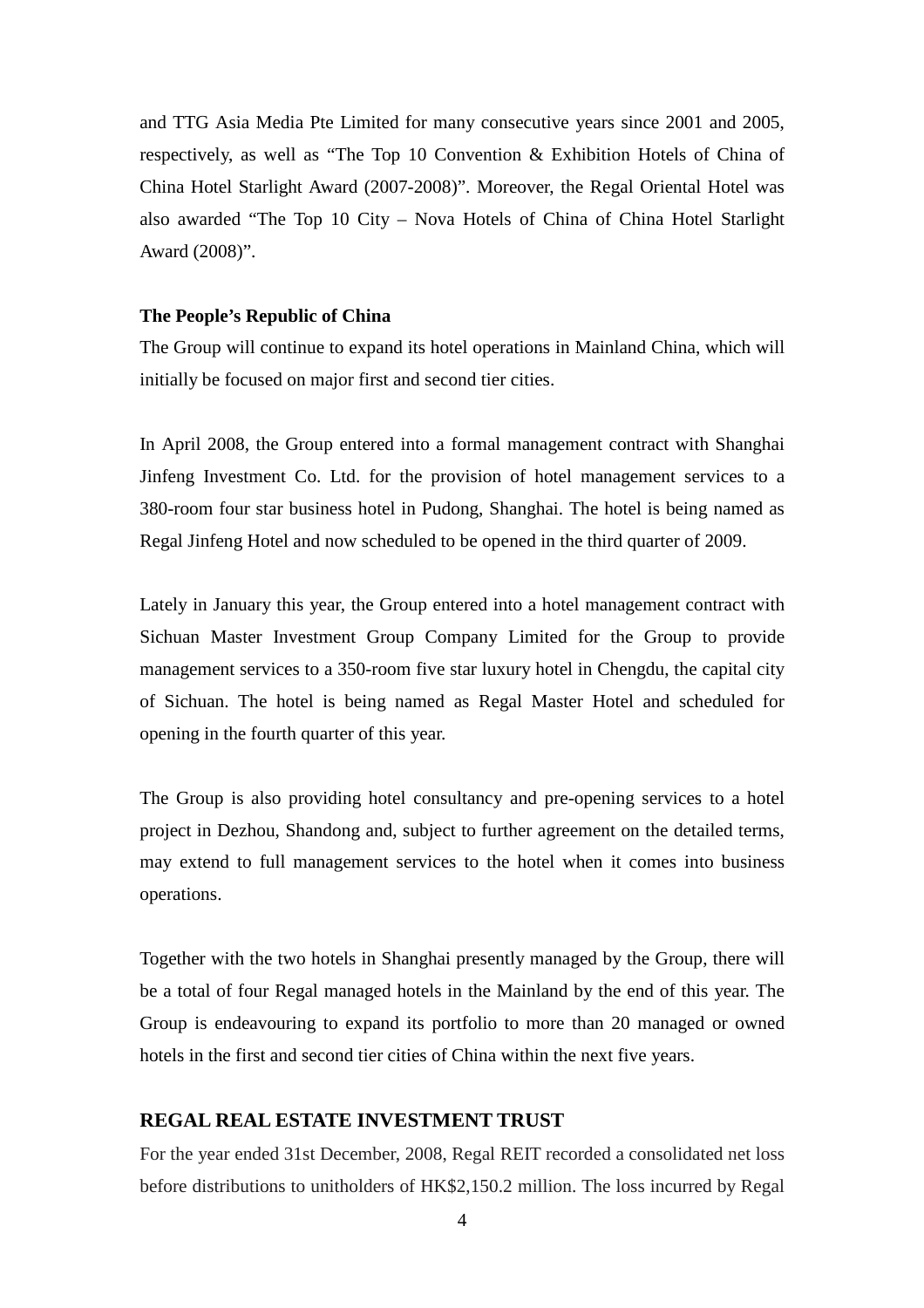REIT was mainly attributable to the revaluation deficit arising from the changes in the fair values of its hotel portfolio based on the independent valuer's appraisal as at 31st December, 2008.

Total distributable income for the year under review amounted to HK\$501.9 million (2007: HK\$421.5 million).

Although 2009 is expected to be a very challenging year, Regal REIT's existing lease structure with the Group provides a strong shelter to protect against fluctuations in market conditions. Moreover, all the five Regal Hotels in Hong Kong are of good quality and cater strategically to different clienteles and market segments.

In 2008, Regal REIT has committed to capital additions projects with a total cost of about HK\$85.3 million covering all the five Regal Hotels. Notable projects that have since been completed included the conversion of space in Regal Hongkong Hotel, Regal Oriental Hotel and Regal Riverside Hotel to add a total of approximately 16,700 square feet of state-of-the-art conference and meeting facilities, the renovation and upgrade of another guest room floor with 51 hotel rooms in Regal Kowloon Hotel to club floor standard, the setting up of 3 additional food outlets in Regal Riverside Hotel offering various choices of specialty cuisine, and the upgrade of the external façade at Regal Oriental Hotel. Projects approved and scheduled for completion in 2009 include the re-decoration and upgrade of the Chinese restaurant in Regal Kowloon Hotel, and the renovation and upgrade of the external façades at Regal Kowloon Hotel and Regal Riverside Hotel.

For 2008 final results and further information on Regal REIT, please refer to its press release and full set of results announcement released on 26 March 2009.

### **Regal Portfolio Management Limited**

Regal Portfolio Management Limited is a wholly-owned subsidiary of the Group and acts as the manager of Regal REIT. Aggregate manager's fees received or receivable from Regal REIT for 2008 amounts to approximately HK\$66.7 million, representing an increase of about 25% as compared with the total fees received for 2007.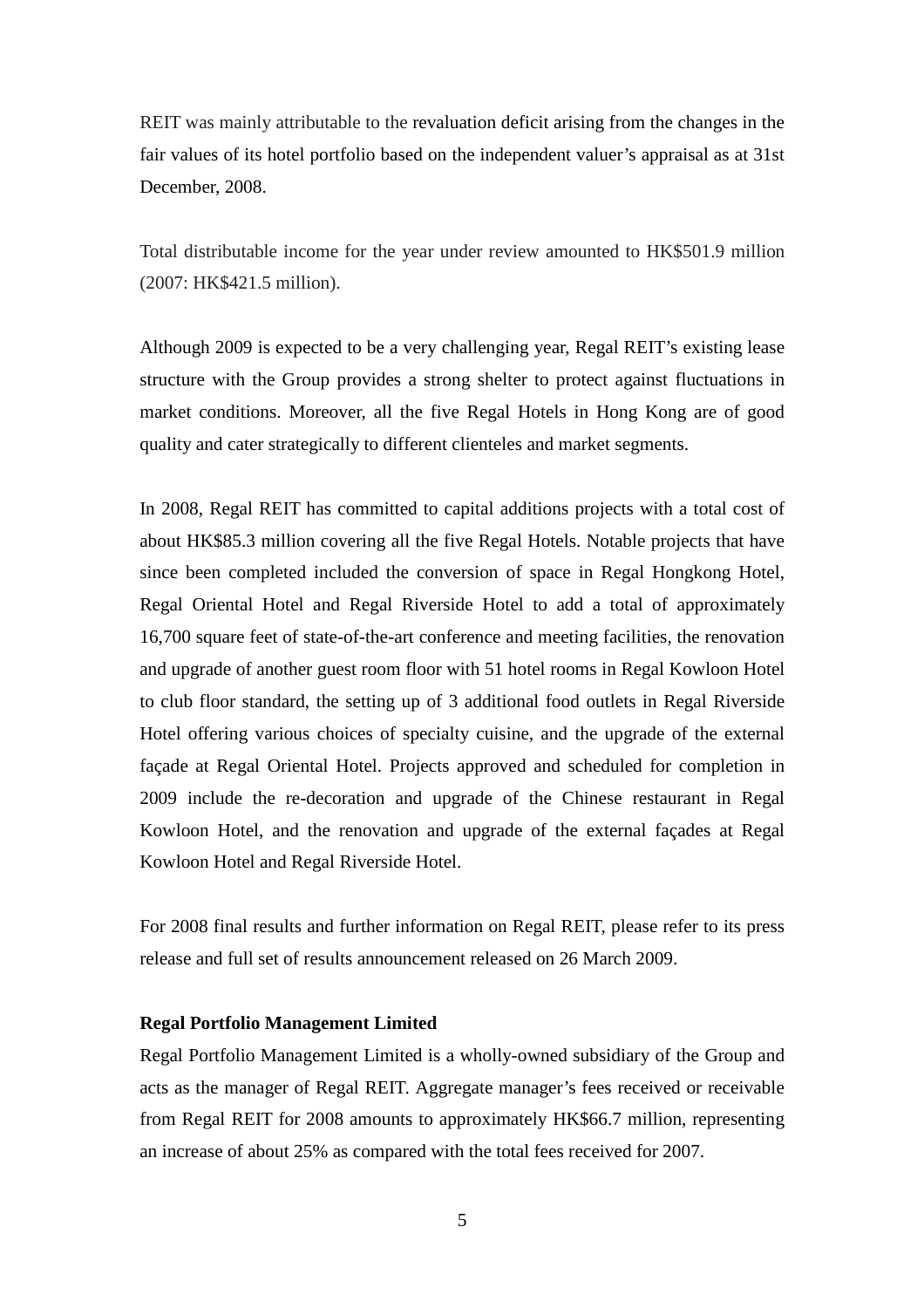#### **PROPERTIES**

### **Regalia Bay, Stanley, Hong Kong**

The Group beneficially owns 31 houses in Regalia Bay, some of which have been leased out for rental purposes and generated gross rental revenues of about HK\$30.3 million in 2008. During the year under review, 15 of those houses that were leased to third party lessees have been reclassified from properties held for sale to investment properties. The remaining 16 houses are being held as properties held for sale with carrying costs below their market valuations as at the last balance sheet date. Pending revival of the property market, the Group may in the interim period lease out some of these houses for rental income, unless the prices offered by prospective purchasers are favorable.

#### **Development Project in the Central Business District of Beijing**

This development project is held through a Sino-foreign joint venture entity that is 59%-owned by an associate which, in turn, is 50% each owned by the Group and Paliburg Holdings Limited, the effective controlling shareholder of the Company. Based on latest available information, it is anticipated that the joint venture entity will succeed in its application to secure the award by the Beijing Municipal Bureau of Land and Resources of the primary development rights for the Phase II land site. Pending further resolution of detailed terms of joint venture with the local partner, it is hopeful that the Sino-foreign joint venture entity will be able to solidly proceed with this prominent large scale project in Beijing in the not too distant future.

#### **Development Project in Xindu District, Chengdu, Sichuan Province**

This development project is 50% beneficially owned by each of the Group and Cosmopolitan International Holdings Limited. The land transfer consideration for the subject site of RMB213.1 million was fully settled in July 2008.

This is a mixed-use project comprising a hotel and commercial complex with aggregate gross floor area of about 180,000 square meters above ground together with about 56,000 square meters of commercial, auxiliary services and car park areas below ground as well as residential development with aggregate gross floor area of about 315,000 square meters. Planning works are still in progress but further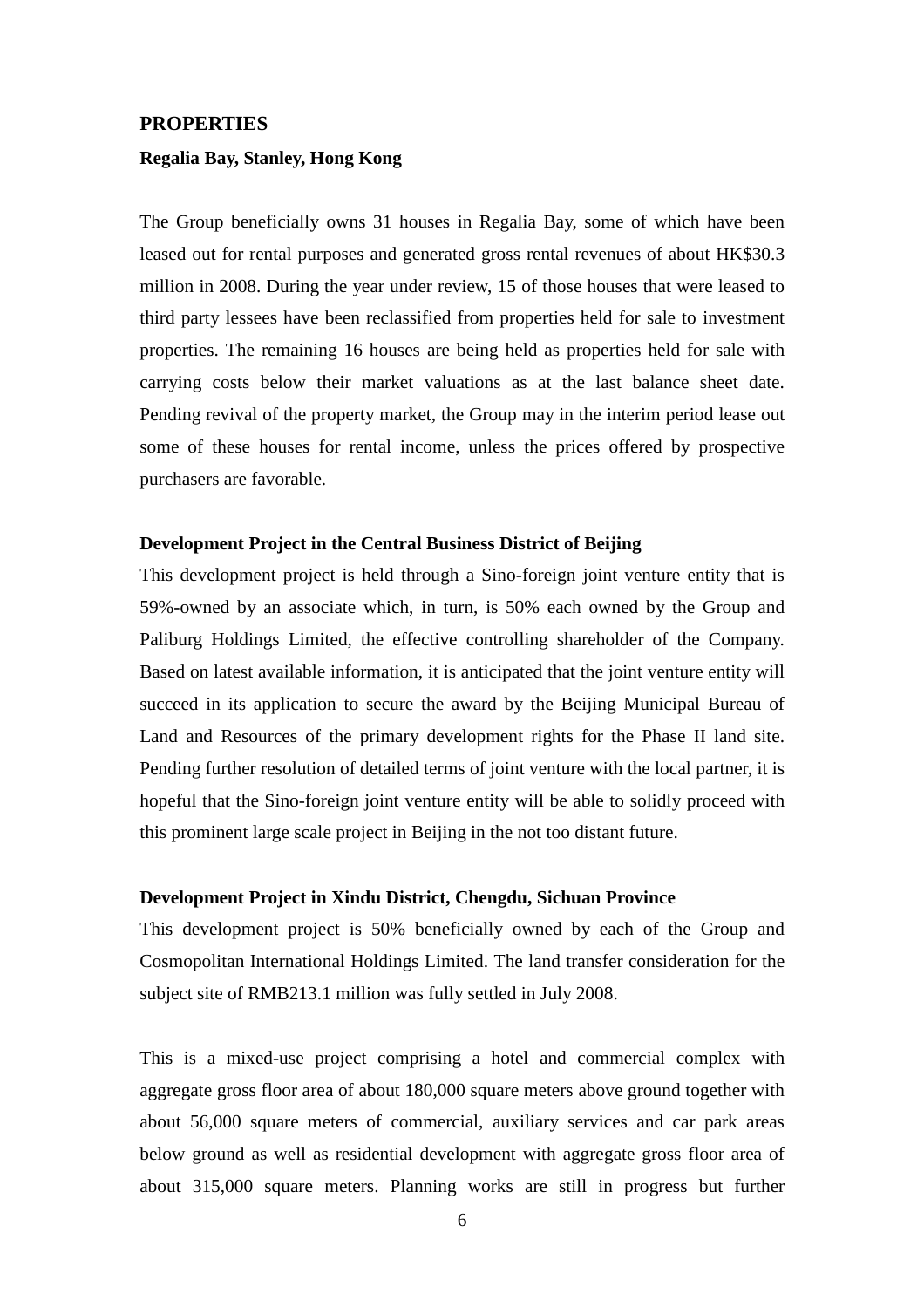development works might proceed at a more controlled pace due to the recent changes in the general market conditions in China.

# **OTHER INVESTMENTS**

The Group holds substantial interests in the convertible bonds issued by Cosmopolitan group and, in addition, approximately 3.0% of the issued ordinary shares of Cosmopolitan. Assuming that all the outstanding convertible bonds and options on convertible bonds granted by the Cosmopolitan group, including those held by the Group, are fully converted and/or exercised, the Group can come to own up to approximately 32.8% of the enlarged share capital of Cosmopolitan.

Apart from the joint venture with the Group on the development project in Xindu District in Chengdu, Cosmopolitan group has been working on a large scale development project involving re-forestation and landscaping works in Urumqi City in Xinjiang as well as certain proposed projects in other parts of China. The strategic investments in Cosmopolitan group is expected to provide an opportunity to the Group to share in its growth potential, while creating a platform for further mutually beneficial business collaborations between the two groups in the future.

# **OUTLOOK**

The adverse effects to the overall economy caused by the global financial crisis are unprecedented and the impact to the financial and capital markets worldwide is far reaching. Revival of global economy will depend on when liquidity can be reinstated to normal levels and overall confidence restored. The Chinese government has recently announced enormous stimulus packages to generate liquidity and to boost domestic consumption, with a view to maintaining the GDP growth in the Mainland. In the meantime, plans are also being devised to help sustain the tourist industry and economic development in Hong Kong. Nevertheless, overall business environment in Hong Kong in 2009 will be very challenging and competitive.

"The Group has since last year taken a relatively cautious approach towards commitment to new significant investments. The Group is financially strong and in net cash position. While the Group is well prepared for the challenges that may lie ahead, it is also at the same time well-poised to capitalise on any appropriate